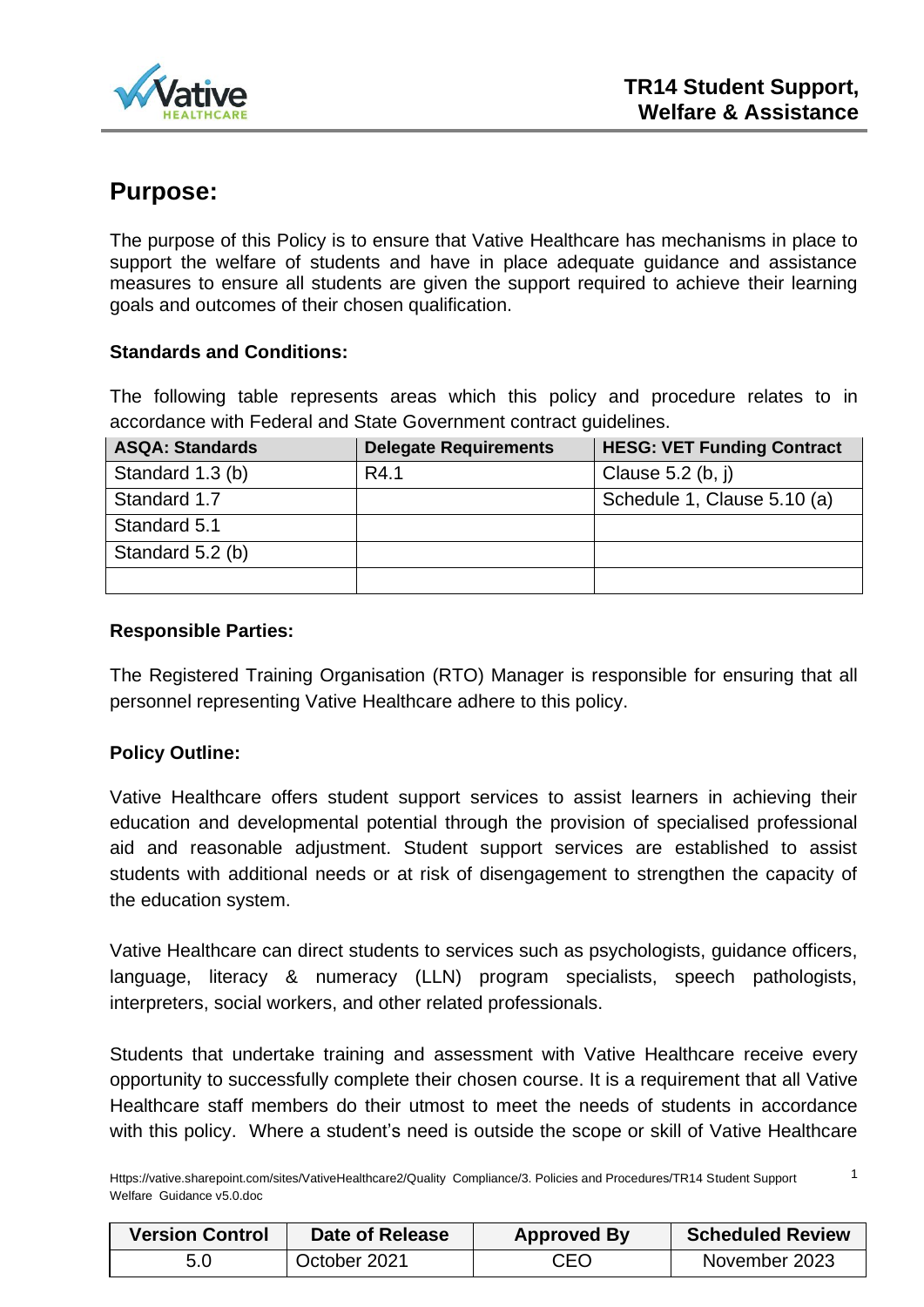

they will be referred to an appropriate service.

#### **Procedure Outline:**

Vative Healthcare has an extensive induction program, designed to invite students to disclose whether they require any adjustments to successfully complete their course.

Students are asked to identify their preferred method of learning and any issues that may potentially impact their learning journey on the pre-training review.

Students are requested to include information on their enrolment form that may be prohibitive in the progression of their training and assessment (for example, anything related to disability, impairment, long-term condition or cultural background).

Language, Literacy & Numeracy (LLN) evaluations are conducted on the student's pretraining review and enrolment form, which is designed to address the student's capacity to engage with learning materials.

During this process educators observe the students and personally ask them whether they may require reasonable adjustments to assist their learning program.

Based on the results of the enrolment process and discussions with the student, the educator will then assess the suitability and appropriateness of the selected qualification for the student. At this point the educator may,

- a) suggest a different qualification level/stream
- b) recommend reasonable adjustments to the training program/material
- c) refer students to language literacy and numeracy programs
- d) recommend the use of trained support staff and interpreters
- e) factor in extra time or extensions for assessments
- f) make provisions for materials in accessible formats / provide learning aids
- g) any other services that are considered necessary to support learners achieve competency

If the educator assesses that the student requires support beyond their capacity, they will contact the RTO Manager who will coordinate (or delegate) external support(s) in collaboration with the student in need. The information provided to the student will vary depending on the individual needs.

Vative Healthcare encourage students with a disability to commence a qualification and to access government funded subsidised training where applicable. The definition of a

Https://vative.sharepoint.com/sites/VativeHealthcare2/Quality Compliance/3. Policies and Procedures/TR14 Student Support Welfare Guidance v5.0.doc 2

| <b>Version Control</b> | Date of Release | <b>Approved By</b> | <b>Scheduled Review</b> |
|------------------------|-----------------|--------------------|-------------------------|
| 5.0                    | October 2021    | CEO                | November 2023           |